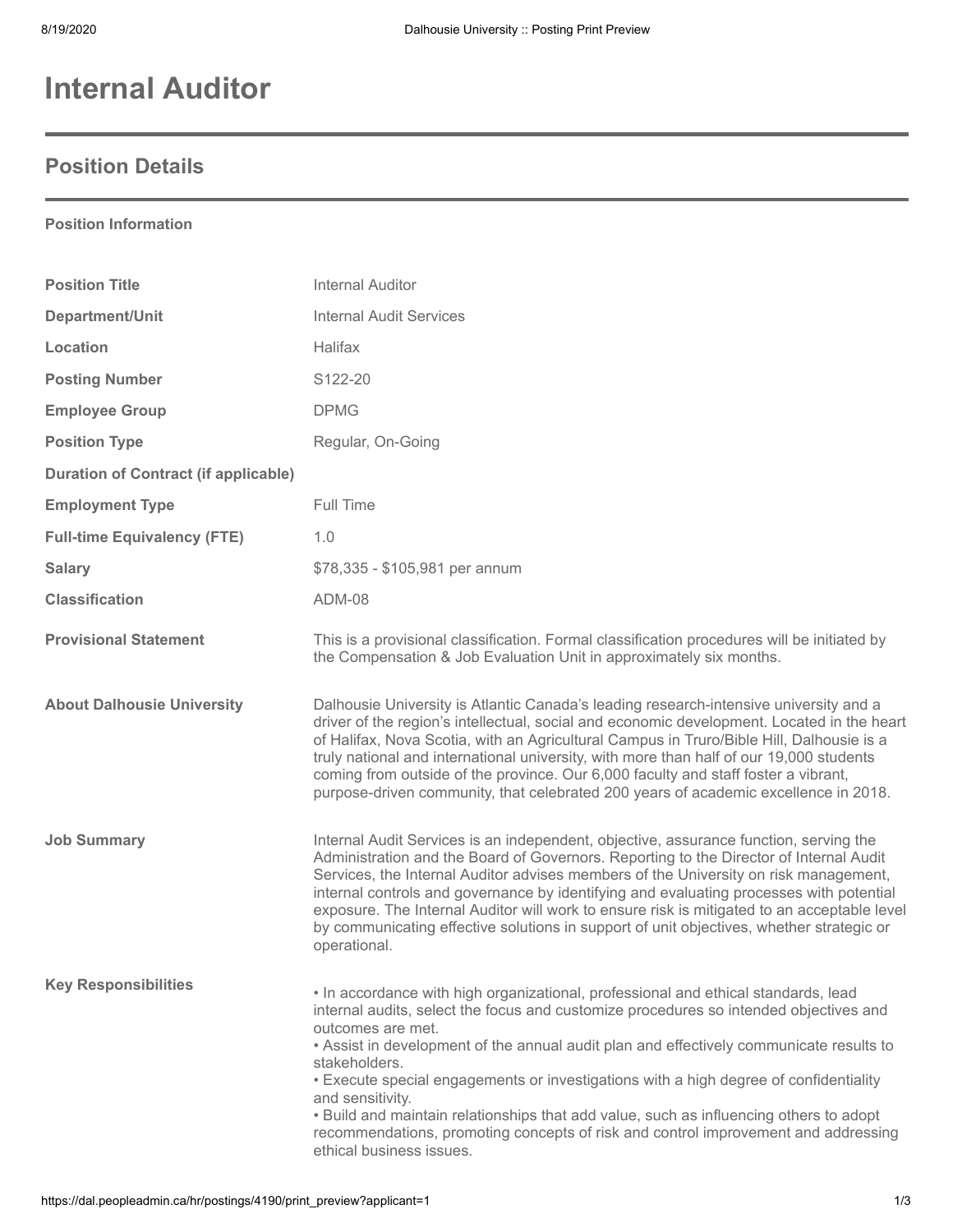| 8/19/2020                                                | Dalhousie University :: Posting Print Preview                                                                                                                                                                                                                                                                                                                                                                                                                                                                                                                                                                                                                                                                                                                                                                                                                |
|----------------------------------------------------------|--------------------------------------------------------------------------------------------------------------------------------------------------------------------------------------------------------------------------------------------------------------------------------------------------------------------------------------------------------------------------------------------------------------------------------------------------------------------------------------------------------------------------------------------------------------------------------------------------------------------------------------------------------------------------------------------------------------------------------------------------------------------------------------------------------------------------------------------------------------|
|                                                          | • Develop and provide training (risk management, internal controls, fraud awareness,<br>etc.) to university departments as requested.                                                                                                                                                                                                                                                                                                                                                                                                                                                                                                                                                                                                                                                                                                                        |
| <b>Note</b>                                              |                                                                                                                                                                                                                                                                                                                                                                                                                                                                                                                                                                                                                                                                                                                                                                                                                                                              |
| <b>Qualifications</b>                                    | A University degree and a professional accounting designation combined with<br>approximately five years' audit experience (internal audit experience preferred). The<br>incumbent will have strong knowledge of internal audit standards, methodologies, risk<br>focused auditing of financial and information systems and processes. Ability to work<br>effectively with diverse populations and build effective working relationships and<br>collaborate with individuals or groups and senior leaders is critical. The incumbent will<br>have exceptional data analytical abilities with the capacity to communicate clearly and<br>effectively. The incumbent will act ethically with integrity and fairness to build and<br>maintain trust and credibility. Demonstrated successes in facilitating process<br>improvement and design would be an asset. |
| <b>Job Competencies</b>                                  | The successful candidate is expected to demonstrate proficiency in Dalhousie's core<br>and leadership competencies (https://www.dal.ca/dept/leaders.html), in particular:                                                                                                                                                                                                                                                                                                                                                                                                                                                                                                                                                                                                                                                                                    |
|                                                          | - Integrity<br>- Respect & Inclusion<br>- Thinking and Acting Strategically<br>- Relationship Building<br>- Accountability for Performance & Results                                                                                                                                                                                                                                                                                                                                                                                                                                                                                                                                                                                                                                                                                                         |
| <b>Additional Information</b>                            |                                                                                                                                                                                                                                                                                                                                                                                                                                                                                                                                                                                                                                                                                                                                                                                                                                                              |
| <b>Application Consideration</b>                         | Applications from university employees and external candidates are given concurrent<br>consideration. Among short-listed candidates, university employees will be given special<br>consideration.                                                                                                                                                                                                                                                                                                                                                                                                                                                                                                                                                                                                                                                            |
|                                                          | We thank all applicants for their interest, however, only candidates selected for an<br>interview will be contacted.                                                                                                                                                                                                                                                                                                                                                                                                                                                                                                                                                                                                                                                                                                                                         |
| <b>Diversity Statement</b>                               | Dalhousie University is committed to fostering a collegial culture grounded in diversity<br>and inclusiveness. The university encourages applications from Indigenous persons,<br>persons with a disability, racially visible persons, women, persons of a minority sexual<br>orientation and/or gender identity, and all candidates who would contribute to the<br>diversity of our community. For more information, please visit<br>www.dal.ca/hiringfordiversity.                                                                                                                                                                                                                                                                                                                                                                                         |
| <b>Posting Detail Information</b>                        |                                                                                                                                                                                                                                                                                                                                                                                                                                                                                                                                                                                                                                                                                                                                                                                                                                                              |
| <b>Number of Vacancies</b>                               | 1                                                                                                                                                                                                                                                                                                                                                                                                                                                                                                                                                                                                                                                                                                                                                                                                                                                            |
| <b>Open Date</b>                                         | 08/19/2020                                                                                                                                                                                                                                                                                                                                                                                                                                                                                                                                                                                                                                                                                                                                                                                                                                                   |
| <b>Close Date</b>                                        | 09/09/2020                                                                                                                                                                                                                                                                                                                                                                                                                                                                                                                                                                                                                                                                                                                                                                                                                                                   |
| <b>Open Until Filled</b>                                 | Yes                                                                                                                                                                                                                                                                                                                                                                                                                                                                                                                                                                                                                                                                                                                                                                                                                                                          |
| <b>Special Instructions to Applicant</b>                 |                                                                                                                                                                                                                                                                                                                                                                                                                                                                                                                                                                                                                                                                                                                                                                                                                                                              |
| <b>Quick Link for Direct Access to</b><br><b>Posting</b> | http://dal.peopleadmin.ca/postings/4190                                                                                                                                                                                                                                                                                                                                                                                                                                                                                                                                                                                                                                                                                                                                                                                                                      |

# **Supplemental Questions**

Required fields are indicated with an asterisk (\*).